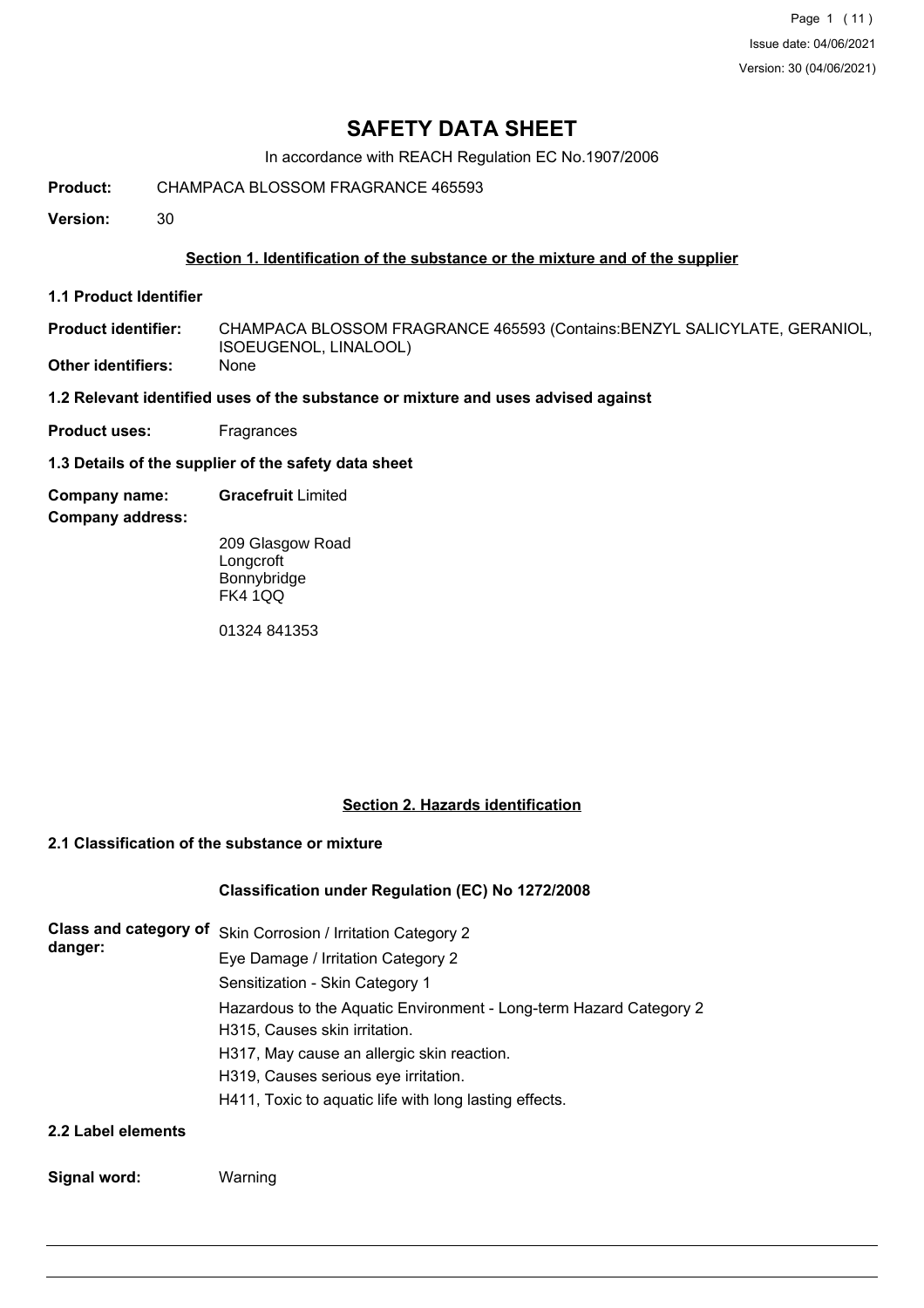Page 2 (11) Issue date: 04/06/2021 Version: 30 (04/06/2021)

# **SAFETY DATA SHEET**

In accordance with REACH Regulation EC No.1907/2006

| <b>Product:</b>                     |    | CHAMPACA BLOSSOM FRAGRANCE 465593                                                                                                                                                                                                                                                                                                                                                                                                                                                               |  |  |  |  |
|-------------------------------------|----|-------------------------------------------------------------------------------------------------------------------------------------------------------------------------------------------------------------------------------------------------------------------------------------------------------------------------------------------------------------------------------------------------------------------------------------------------------------------------------------------------|--|--|--|--|
| <b>Version:</b>                     | 30 |                                                                                                                                                                                                                                                                                                                                                                                                                                                                                                 |  |  |  |  |
| <b>Hazard statements:</b>           |    | H315, Causes skin irritation.                                                                                                                                                                                                                                                                                                                                                                                                                                                                   |  |  |  |  |
|                                     |    | H317, May cause an allergic skin reaction.                                                                                                                                                                                                                                                                                                                                                                                                                                                      |  |  |  |  |
|                                     |    | H319, Causes serious eye irritation.                                                                                                                                                                                                                                                                                                                                                                                                                                                            |  |  |  |  |
|                                     |    | H411, Toxic to aquatic life with long lasting effects.                                                                                                                                                                                                                                                                                                                                                                                                                                          |  |  |  |  |
| <b>Supplemental</b><br>Information: |    | EUH208, Contains (1S,5S)-6,6-DIMETHYL-2-METHYLIDENEBICYCLO[3.1.1]HEPTANE, (E)<br>-1-(2,6,6-TRIMETHYL-1,3-CYCLOHEXADIEN-1-YL)-2-BUTEN-1-ONE, (ETHOXYMETHYL)<br>CYCLODODECANE, 2,2,6-TRIMETHYL-a-PROPYLCYCLOHEXANEPROPANOL,<br>ACETYLCEDRENE, CEDRYL ACETATE, CITRONELLOL, CYCLAMEN ALDEHYDE,<br>EUGENOL, HEXYL CINNAMAL, ISOLONGIFOLANONE, LIMONENE, LINALYL ACETATE,<br>METHYL ATRATATE, METHYL OCTINE CARBONATE, TETRAMETHYL<br>ACETYLOCTAHYDRONAPHTHALENES. May produce an allergic reaction. |  |  |  |  |
| <b>Precautionary</b>                |    | P261, Avoid breathing vapour or dust.                                                                                                                                                                                                                                                                                                                                                                                                                                                           |  |  |  |  |
| statements:                         |    | P264, Wash hands and other contacted skin thoroughly after handling.                                                                                                                                                                                                                                                                                                                                                                                                                            |  |  |  |  |
|                                     |    | P272, Contaminated work clothing should not be allowed out of the workplace.                                                                                                                                                                                                                                                                                                                                                                                                                    |  |  |  |  |
|                                     |    | P273, Avoid release to the environment.                                                                                                                                                                                                                                                                                                                                                                                                                                                         |  |  |  |  |
|                                     |    | P280, Wear protective gloves/eye protection/face protection.                                                                                                                                                                                                                                                                                                                                                                                                                                    |  |  |  |  |
|                                     |    | P302/352, IF ON SKIN: Wash with plenty of soap and water.                                                                                                                                                                                                                                                                                                                                                                                                                                       |  |  |  |  |
|                                     |    | P305/351/338, IF IN EYES: Rinse cautiously with water for several minutes. Remove contact<br>lenses, if present and easy to do. Continue rinsing.<br>P333/313, If skin irritation or rash occurs: Get medical advice/attention.                                                                                                                                                                                                                                                                 |  |  |  |  |
|                                     |    | P337/313, If eye irritation persists: Get medical advice/attention.                                                                                                                                                                                                                                                                                                                                                                                                                             |  |  |  |  |
|                                     |    | P362, Take off contaminated clothing and wash before reuse.                                                                                                                                                                                                                                                                                                                                                                                                                                     |  |  |  |  |
|                                     |    | P391, Collect spillage.                                                                                                                                                                                                                                                                                                                                                                                                                                                                         |  |  |  |  |
|                                     |    | P501, Dispose of contents/container to approved disposal site, in accordance with local<br>regulations.                                                                                                                                                                                                                                                                                                                                                                                         |  |  |  |  |
| Pictograms:                         |    |                                                                                                                                                                                                                                                                                                                                                                                                                                                                                                 |  |  |  |  |
| <b>Other hazards:</b>               |    | Hydrocarbon Concentration %:<br>1.984%                                                                                                                                                                                                                                                                                                                                                                                                                                                          |  |  |  |  |
|                                     |    |                                                                                                                                                                                                                                                                                                                                                                                                                                                                                                 |  |  |  |  |

## **Section 3. Composition / information on ingredients**

## **3.2 Mixtures**

#### **Contains:**

| <b>Name</b>      | CAS      | EC              | <b>REACH Registration</b><br>No. | $\%$      | <b>Classification for</b><br>(CLP) 1272/2008    |
|------------------|----------|-----------------|----------------------------------|-----------|-------------------------------------------------|
| <b>ILINALOOL</b> | 178-70-6 | $201 - 134 - 4$ | 01-2119474016-42-xxxx            | $5 - 10%$ | <b>SCI 2-SS 1B:H315-</b><br><sup>1</sup> H317.- |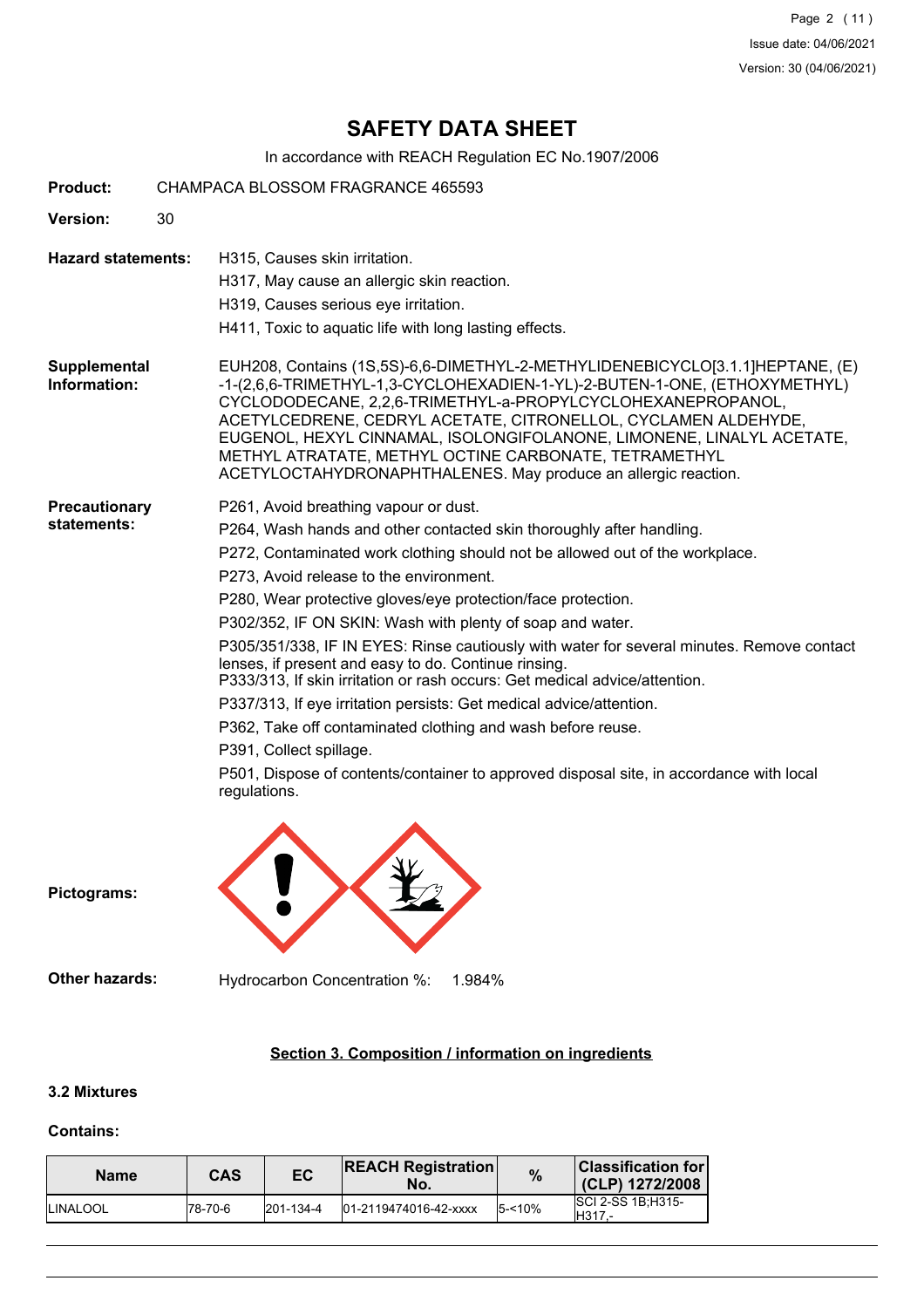Page 3 (11) Issue date: 04/06/2021 Version: 30 (04/06/2021)

# **SAFETY DATA SHEET**

In accordance with REACH Regulation EC No.1907/2006

## **Product:** CHAMPACA BLOSSOM FRAGRANCE 465593

#### **Version:** 30

| BENZYL SALICYLATE                                                                                | 118-58-1                  | 204-262-9                                                  |                       | 1-<5%       | EDI 2-SS 1B-EH C3:<br>H317-H319-H412,-                                                                        |
|--------------------------------------------------------------------------------------------------|---------------------------|------------------------------------------------------------|-----------------------|-------------|---------------------------------------------------------------------------------------------------------------|
| <b>TETRAMETHYL</b><br> ACETYLOCTAHYDRON 68155-66-8.<br>APHTHALENES                               | 54464-57-2,<br>68155-67-9 | $259 - 174 - 3$ ,<br>268-978-3.<br>268-979-9,<br>915-730-3 | 01-2119489989-04-xxxx | 1-<5%       | SCI 2-SS 1B-EH C1:<br>H315-H317-H410,-                                                                        |
| HEXYL CINNAMAL                                                                                   | 101-86-0                  | 202-983-3                                                  |                       | 1-<5%       | SS 1B-EH A1-EH C2:<br>H317-H400-H411,-                                                                        |
| <b>CITRONELLOL</b>                                                                               | 106-22-9                  | 203-375-0                                                  | 01-2119453995-23-xxxx | 1-<5%       | SCI 2-EDI 2-SS 1B;<br>H315-H317-H319,-                                                                        |
| <b>GERANIOL</b>                                                                                  | 106-24-1                  | 203-377-1                                                  | 01-2119552430-49-xxxx | 1-<5%       | SCI 2-EDI 1-SS 1B;<br>H315-H317-H318,-                                                                        |
| PHENETHYL<br>ALCOHOL                                                                             | 60-12-8                   | 200-456-2                                                  | 01-2119963921-31-xxxx | 1-<5%       | ATO 4-EDI 2; H302-<br>H319,-                                                                                  |
| 1,3,4,6,7,8-<br><b>IHEXAHYDRO-</b><br>4,6,6,7,8,8-<br><b>HEXAMETHYLINDENO</b><br>$[5,6-C]$ PYRAN | 1222-05-5                 | 214-946-9                                                  | 01-2119488227-29-xxxx | $1 - 5%$    | EH A1-EH C1; H410,-                                                                                           |
| IMETHYL<br>ANTHRANILATE                                                                          | 134-20-3                  | 205-132-4                                                  |                       | 1-<5%       | EDI 2;H319,-                                                                                                  |
| ILINALYL ACETATE                                                                                 | 115-95-7                  | 204-116-4                                                  | 01-2119454789-19-xxxx | $1 - 5%$    | <b>SCI 2-EDI 2-SS 1B;</b><br>H315-H317-H319.-                                                                 |
| <b>ICYCLAMEN</b><br>ALDEHYDE                                                                     | 103-95-7                  | 203-161-7                                                  | 01-2119970582-32-xxxx | 1-<5%       | <b>SCI 2-SS 1B-EH C3:</b><br>H315-H317-H412,-                                                                 |
| <b>BENZYL ACETATE</b>                                                                            | $140 - 11 - 4$            | 205-399-7                                                  |                       | $1 - 5%$    | EH C3:H412,-                                                                                                  |
| (ETHOXYMETHYL)<br><b>CYCLODODECANE</b>                                                           | 58567-11-6                | 261-332-1                                                  | 01-2119971571-34      | 1-<5%       | SCI 2-SS 1B-EH C2;<br>H315-H317-H411.-                                                                        |
| ACETYLCEDRENE                                                                                    | 32388-55-9                | 251-020-3                                                  |                       | 1-<5%       | SS 1B-EH A1-EH C1:<br>H317-H410,-                                                                             |
| TETRAHYDRO-<br><b>IMETHYL-</b><br>(METHYLPROPYL)-<br>PYRAN-4-OL                                  | 63500-71-0                | 405-040-6                                                  | 01-0000015458-64-xxxx | 1-<5%       | EDI 2;H319,-                                                                                                  |
| <b>LIMONENE</b>                                                                                  | 5989-27-5                 | 227-813-5                                                  |                       | $0.1 - 1\%$ | FL 3-SCI 2-SS 1B-AH<br>1-EH A1-EH C1;H226-<br>H304-H315-H317-<br>H410.-                                       |
| <b>CEDRYL ACETATE</b>                                                                            | 77-54-3                   | 201-036-1                                                  |                       | $0.1 - 1\%$ | SS 1B-EH A1-EH C1;<br>H317-H410,-                                                                             |
| ICIS-3-HEXENYL<br><b>SALICYLATE</b>                                                              | 65405-77-8                | 265-745-8                                                  | 01-2119987320-37-xxxx | $0.1 - 1\%$ | EH A1-EH C1;H410,-                                                                                            |
| IISOLONGIFOLANONE                                                                                | 23787-90-8                | 245-890-3                                                  | 01-2120136162-69-xxxx | $0.1 - 1\%$ | <b>SCI 2-SS 1B-EH C2:</b><br>H315-H317-H411.-                                                                 |
| <b>I</b> ISOEUGENOL                                                                              | $97 - 54 - 1$             | 202-590-7                                                  |                       | $0.1 - 1\%$ | ATO 4-ATD 4-ATI 4-<br>SCI 2-EDI 2-SS 1A-<br>STO-SE 3(RI);H302-<br>H312-H315-H317-<br><u> H319-H332-H335,-</u> |
| (1S,5S)-6,6-DIMETHYL-<br>I2-<br><b>I</b> METHYLIDENEBICYCL<br>O[3.1.1]HEPTANE                    | 18172-67-3                | 242-060-2                                                  |                       | $0.1 - 1\%$ | FL 3-SCI 2-SS 1B-AH<br>1-EH A1-EH C1;H226-<br>IH304-H315-H317-<br>H410.-                                      |
| METHYL ATRATATE                                                                                  | 4707-47-5                 | 225-193-0                                                  |                       | $0.1 - 1%$  | SS 1B; H317,-                                                                                                 |
| <b>BENZYL BENZOATE</b>                                                                           | 120-51-4                  | 204-402-9                                                  |                       | $0.1 - 1\%$ | ATO 4-EH A1-EH C2;<br>H302-H400-H411,-                                                                        |
| GAMMA-TERPINENE                                                                                  | 99-85-4                   | 202-794-6                                                  |                       | $0.1 - 1\%$ | FL 3-REP 2-AH 1;<br>H226-H304-H361.-                                                                          |
| IALPHA-CEDRENE                                                                                   | 469-61-4                  | 207-418-4                                                  |                       | $0.1 - 1\%$ | AH 1-EH A1-EH C1;<br>H304-H410,-                                                                              |
| INDOLE                                                                                           | 120-72-9                  | 204-420-7                                                  |                       | $0.1 - 1\%$ | ATO 4-ATD 3-EDI 1;<br>H302-H311-H318,-                                                                        |
| <b>P-CYMENE</b>                                                                                  | 99-87-6                   | 202-796-7                                                  |                       | $0.1 - 1\%$ | FL 3-REP 2-AH 1-EH<br>C2;H226-H304-H361-<br>H411,-                                                            |
| EUGENOL                                                                                          | 97-53-0                   | 202-589-1                                                  |                       | $0.1 - 1\%$ | EDI 2-SS 1B; H317-<br>H319,-                                                                                  |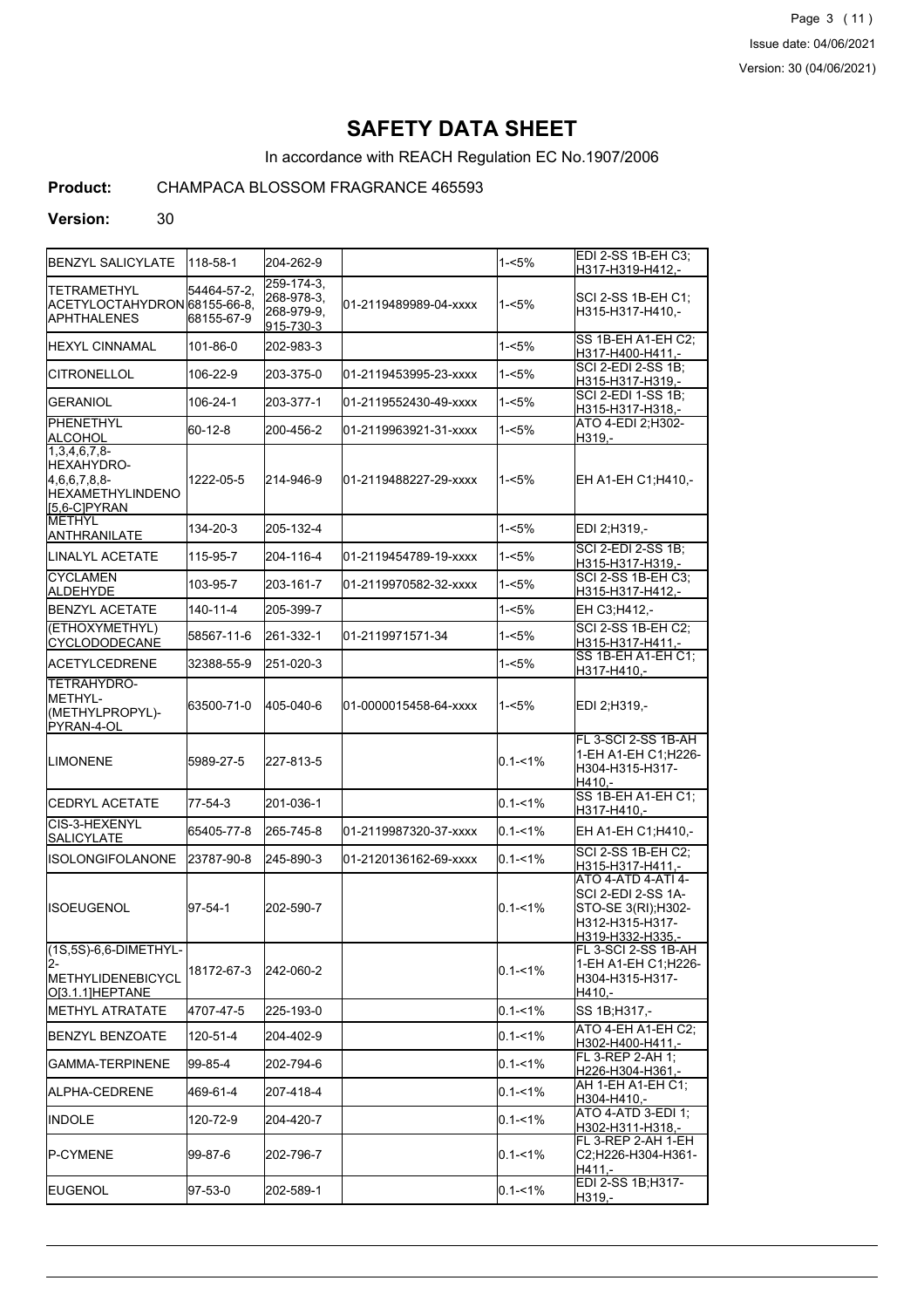Page 4 (11) Issue date: 04/06/2021 Version: 30 (04/06/2021)

# **SAFETY DATA SHEET**

#### In accordance with REACH Regulation EC No.1907/2006

### **Product:** CHAMPACA BLOSSOM FRAGRANCE 465593

#### **Version:** 30

| 2,2,6-TRIMETHYL-a-<br>IPROPYLCYCLOHEXANI70788-30-6<br><b>IEPROPANOL</b>       |            | 274-892-7,<br>947-716-8 |                       | $0.1 - 1\%$     | ISS 1B-EH A1-EH C1:<br>H317-H410.-                                           |
|-------------------------------------------------------------------------------|------------|-------------------------|-----------------------|-----------------|------------------------------------------------------------------------------|
| <b>IBETA CEDRENE</b>                                                          | 546-28-1   | 208-898-8               |                       | $< 0.1\%$       | AH 1-EH A1-EH C1;<br>H304-H410.-                                             |
| $(E)-1-(2,6,6-$<br>ITRIMETHYL-1.3-<br>ICYCLOHEXADIEN-1-<br>IYL)-2-BUTEN-1-ONE | 23726-93-4 | 245-844-2               | 01-2120105798-49-xxxx | <sub>0.1%</sub> | SCI 2-SS 1A-EH C2;<br>H315-H317-H411.-                                       |
| <b>IMETHYL OCTINE</b><br><b>ICARBONATE</b>                                    | 111-80-8   | 203-909-2               | 01-2120139912-55-xxxx | <sub>0.1%</sub> | ATO 4-SCI 2-SS 1A-<br><b>IEH A1-EH C3:H302-</b><br>H315-H317-H400-<br>H412.- |

#### **Substances with Community workplace exposure limits:**

| <b>Name</b>               | <b>CAS</b> | -0<br>EV  | %       |
|---------------------------|------------|-----------|---------|
| <b>IDIETHYL PHTHALATE</b> | 84-66-2    | 201-550-6 | 20-<50% |

### **Substances that are persistent, bioaccumulative and toxic or very persistent and very bioaccumulative, greater than 0.1%:**

Not Applicable

#### **Section 4. First-aid measures**

#### **4.1 Description of first aid measures**

IF ON SKIN: Wash with plenty of soap and water.

IF IN EYES: Rinse cautiously with water for several minutes. Remove contact lenses, if present and easy to do. Continue rinsing.

#### **4.2 Most important symptoms and effects, both acute and delayed**

Causes skin irritation.

May cause an allergic skin reaction.

Causes serious eye irritation.

### **4.3 Indication of any immediate medical attention and special treatment needed**

None expected, see Section 4.1 for further information.

#### **SECTION 5: Firefighting measures**

#### **5.1 Extinguishing media**

Suitable media: Carbon dioxide, Dry chemical, Foam.

#### **5.2 Special hazards arising from the substance or mixture**

In case of fire, may be liberated: Carbon monoxide, Unidentified organic compounds.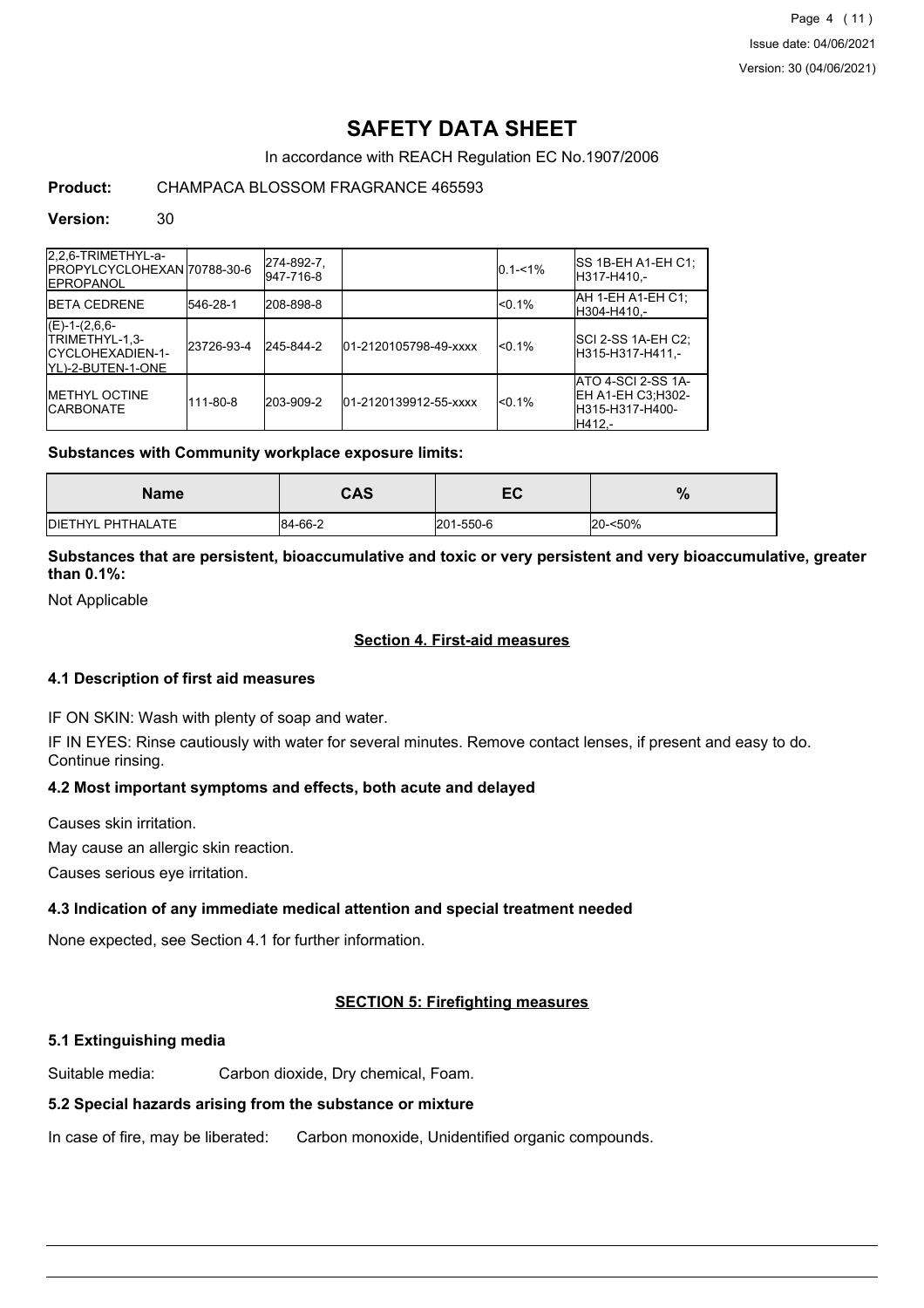Page 5 (11) Issue date: 04/06/2021 Version: 30 (04/06/2021)

# **SAFETY DATA SHEET**

In accordance with REACH Regulation EC No.1907/2006

**Product:** CHAMPACA BLOSSOM FRAGRANCE 465593

**Version:** 30

### **5.3 Advice for fire fighters:**

In case of insufficient ventilation, wear suitable respiratory equipment.

#### **Section 6. Accidental release measures**

#### **6.1 Personal precautions, protective equipment and emergency procedures:**

Avoid inhalation. Avoid contact with skin and eyes. See protective measures under Section 7 and 8.

#### **6.2 Environmental precautions:**

Keep away from drains, surface and ground water, and soil.

#### **6.3 Methods and material for containment and cleaning up:**

Remove ignition sources. Provide adequate ventilation. Avoid excessive inhalation of vapours. Contain spillage immediately by use of sand or inert powder. Dispose of according to local regulations.

#### **6.4 Reference to other sections:**

Also refer to sections 8 and 13.

#### **Section 7. Handling and storage**

#### **7.1 Precautions for safe handling:**

Keep away from heat, sparks, open flames and hot surfaces. - No smoking. Use personal protective equipment as required. Use in accordance with good manufacturing and industrial hygiene practices. Use in areas with adequate ventilation Do not eat, drink or smoke when using this product.

#### **7.2 Conditions for safe storage, including any incompatibilities:**

Store in a well-ventilated place. Keep container tightly closed. Keep cool. Ground/bond container and receiving equipment. Use explosion-proof electrical, ventilating and lighting equipment. Use only non-sparking tools. Take precautionary measures against static discharge.

#### **7.3 Specific end use(s):**

Fragrances: Use in accordance with good manufacturing and industrial hygiene practices.

## **Section 8. Exposure controls/personal protection**

## **8.1 Control parameters**

Workplace exposure limits: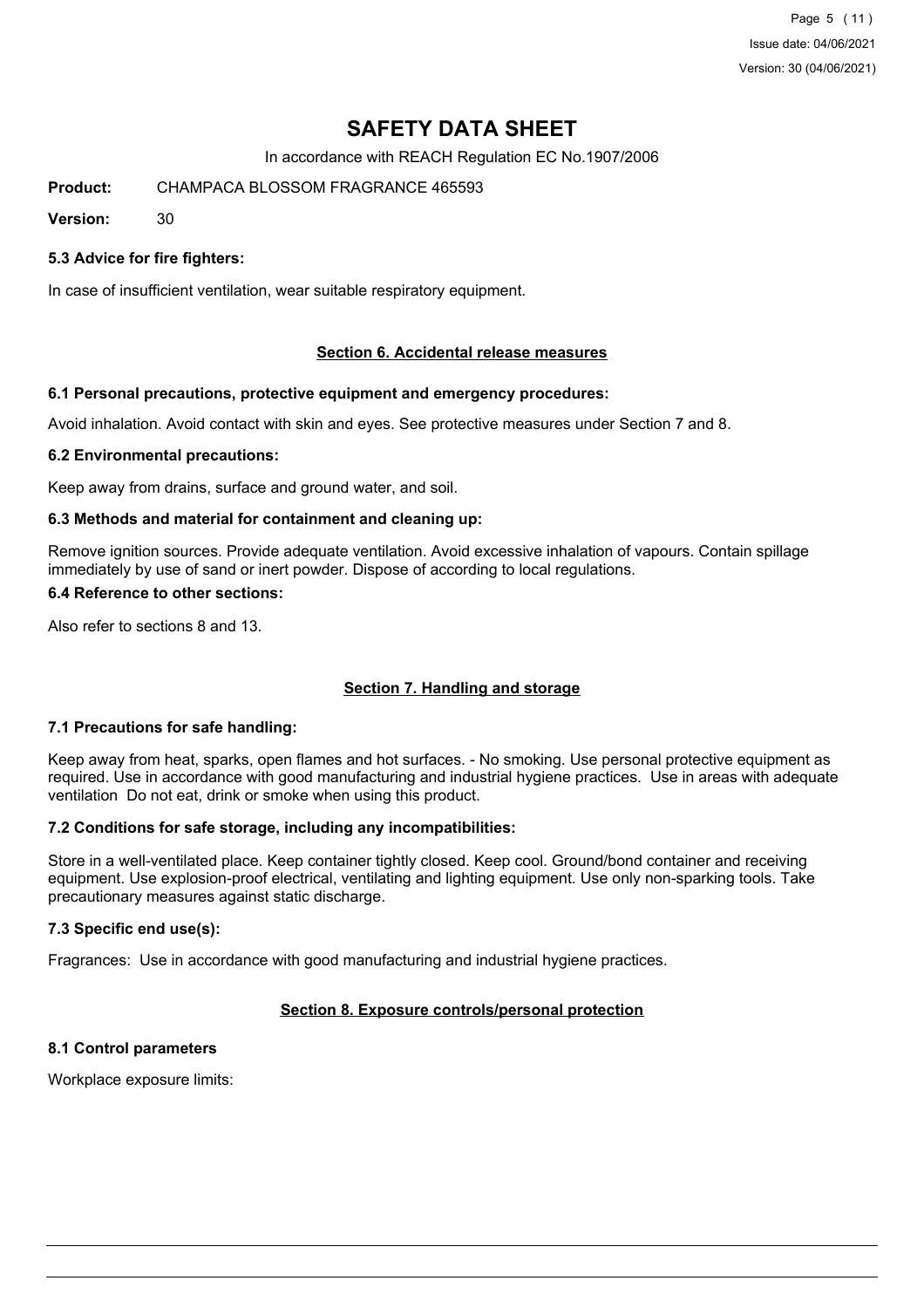# **SAFETY DATA SHEET**

In accordance with REACH Regulation EC No.1907/2006

**Product:** CHAMPACA BLOSSOM FRAGRANCE 465593

#### **Version:** 30

| Ingredient                | CAS                          | <b>EC</b> | <b>Description</b>                                   | <b>Value</b> |
|---------------------------|------------------------------|-----------|------------------------------------------------------|--------------|
| <b>IDIETHYL PHTHALATE</b> | $ 201 - 550 - 6 $<br>84-66-2 |           | Long-term exposure limit (8-hour<br>TWA) (mg/m3)     | 15           |
|                           |                              |           | Short-term exposure limit (15-<br>$ minute)$ (mg/m3) | 10           |

### **8.2 Exposure Controls**

### **Eye / Skin Protection**

Wear protective gloves/eye protection/face protection

### **Respiratory Protection**

Ensure adequate and ongoing ventilation is maintained in order to prevent build up of excessive vapour and to ensure occupational exposure limits are adhered to. If appropriate, and depending on your patterns and volumes of use, the following engineering controls may be required as additional protective measures: a) Isolate mixing rooms and other areas where this material is used or openly handled. Maintain these areas under negative air pressure relative to the rest of the plant. b) Employ the use of Personal protective equipment - an approved, properly fitted respirator with organic vapour cartridges or canisters and particulate filters. c) Use local exhaust ventilation around open tanks and other open sources of potential exposures in order to avoid excessive inhalation, including places where this material is openly weighed or measured. In addition, use general dilution ventilation of the work area to eliminate or reduce possible worker exposures. d) Use closed systems for transferring and processing this material.

Also refer to Sections 2 and 7.

#### **Section 9. Physical and chemical properties**

#### **9.1 Information on basic physical and chemical properties**

| Appearance:                                   | Clear pale yellow to yellow liquid           |
|-----------------------------------------------|----------------------------------------------|
| Odour:                                        | Not determined                               |
| <b>Odour threshold:</b>                       | Not determined                               |
| pH:                                           | Not determined                               |
| Melting point / freezing point:               | Not determined                               |
| Initial boiling point / range:                | Not determined                               |
| <b>Flash point:</b>                           | 98 $°C$                                      |
| <b>Evaporation rate:</b>                      | Not determined                               |
| Flammability (solid, gas):                    | Not determined                               |
| Upper/lower flammability or explosive limits: | Product does not present an explosion hazard |
| Vapour pressure:                              | 0.25322400 mmHg                              |
| Vapour density:                               | Not determined                               |
| <b>Relative density:</b>                      | 1.0320 - 1.0360                              |
| Solubility(ies):                              | Not determined                               |
| Partition coefficient: n-octanol/water:       | Not determined                               |
| Auto-ignition temperature:                    | Not determined                               |
| <b>Decomposition temperature:</b>             | Not determined                               |
|                                               |                                              |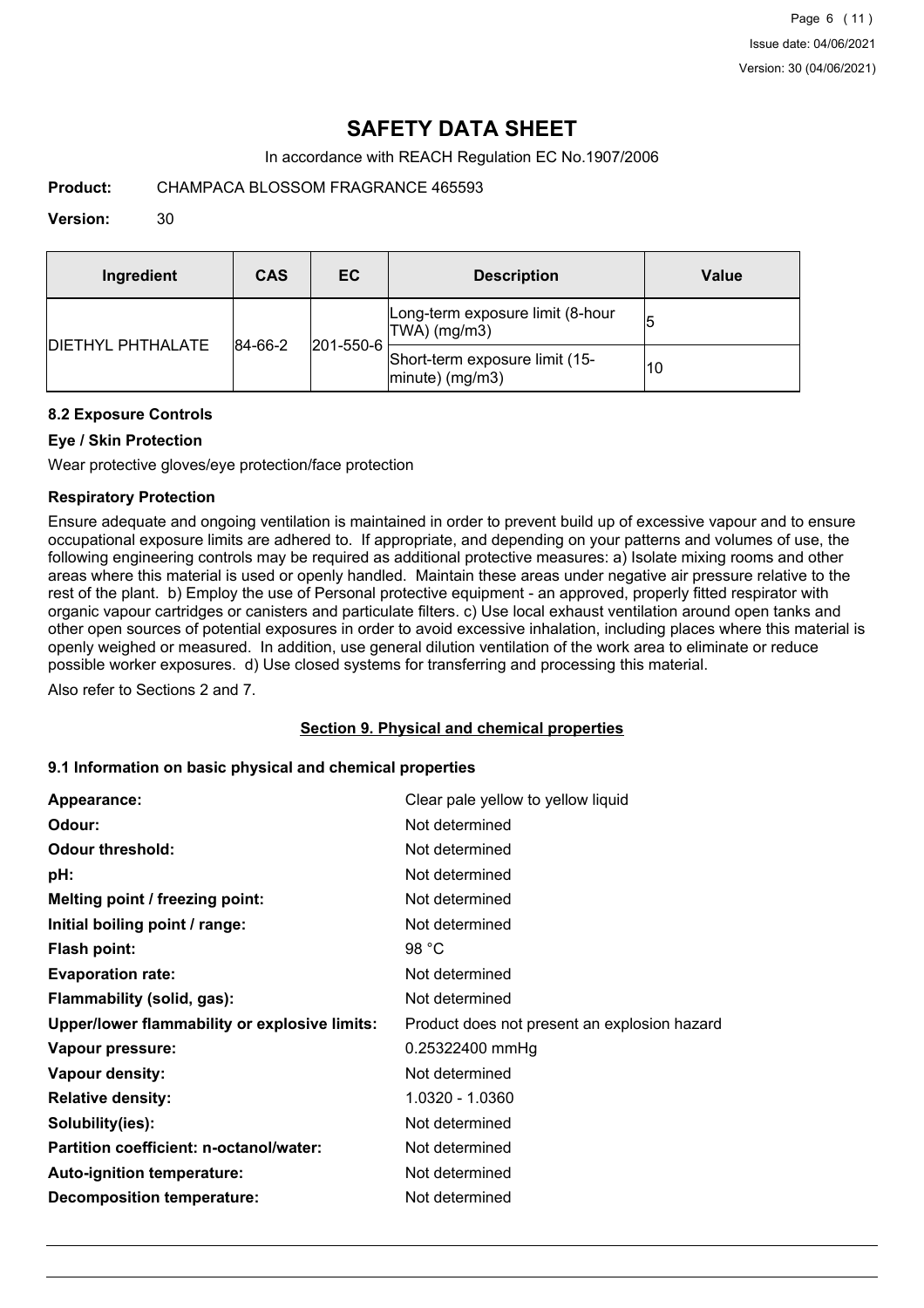Page 7 (11) Issue date: 04/06/2021 Version: 30 (04/06/2021)

# **SAFETY DATA SHEET**

In accordance with REACH Regulation EC No.1907/2006

| Product:                     | CHAMPACA BLOSSOM FRAGRANCE 465593 |                |  |  |  |
|------------------------------|-----------------------------------|----------------|--|--|--|
| <b>Version:</b>              | 30                                |                |  |  |  |
| <b>Viscosity:</b>            |                                   | Not determined |  |  |  |
| <b>Explosive properties:</b> | Not expected                      |                |  |  |  |
| <b>Oxidising properties:</b> |                                   | Not expected   |  |  |  |
|                              |                                   |                |  |  |  |

**9.2 Other information:** None available

### **Section 10. Stability and reactivity**

#### **10.1 Reactivity:**

Presents no significant reactivity hazard, by itself or in contact with water.

### **10.2 Chemical stability:**

Good stability under normal storage conditions.

### **10.3 Possibility of hazardous reactions:**

Not expected under normal conditions of use.

### **10.4 Conditions to avoid:**

Avoid extreme heat.

#### **10.5 Incompatible materials:**

Avoid contact with strong acids, alkalis or oxidising agents.

#### **10.6 Hazardous decomposition products:**

Not expected.

### **Section 11. Toxicological information**

#### **11.1 Information on toxicological effects**

This mixture has not been tested as a whole for health effects. The health effects have been calculated using the methods outlined in Regulation (EC) No 1272/2008 (CLP).

| <b>Acute Toxicity:</b>                    | Based on available data the classification criteria are not met. |
|-------------------------------------------|------------------------------------------------------------------|
| <b>Acute Toxicity Oral</b>                | >5000                                                            |
| <b>Acute Toxicity Dermal</b>              | >5000                                                            |
| <b>Acute Toxicity Inhalation</b>          | Not Available                                                    |
| <b>Skin corrosion/irritation:</b>         | Skin Corrosion / Irritation Category 2                           |
| Serious eye damage/irritation:            | Eye Damage / Irritation Category 2                               |
| <b>Respiratory or skin sensitisation:</b> | Sensitization - Skin Category 1                                  |
| Germ cell mutagenicity:                   | Based on available data the classification criteria are not met. |
| <b>Carcinogenicity:</b>                   | Based on available data the classification criteria are not met. |
| <b>Reproductive toxicity:</b>             | Based on available data the classification criteria are not met. |
| <b>STOT-single exposure:</b>              | Based on available data the classification criteria are not met. |
| <b>STOT-repeated exposure:</b>            | Based on available data the classification criteria are not met. |
| <b>Aspiration hazard:</b>                 | Based on available data the classification criteria are not met. |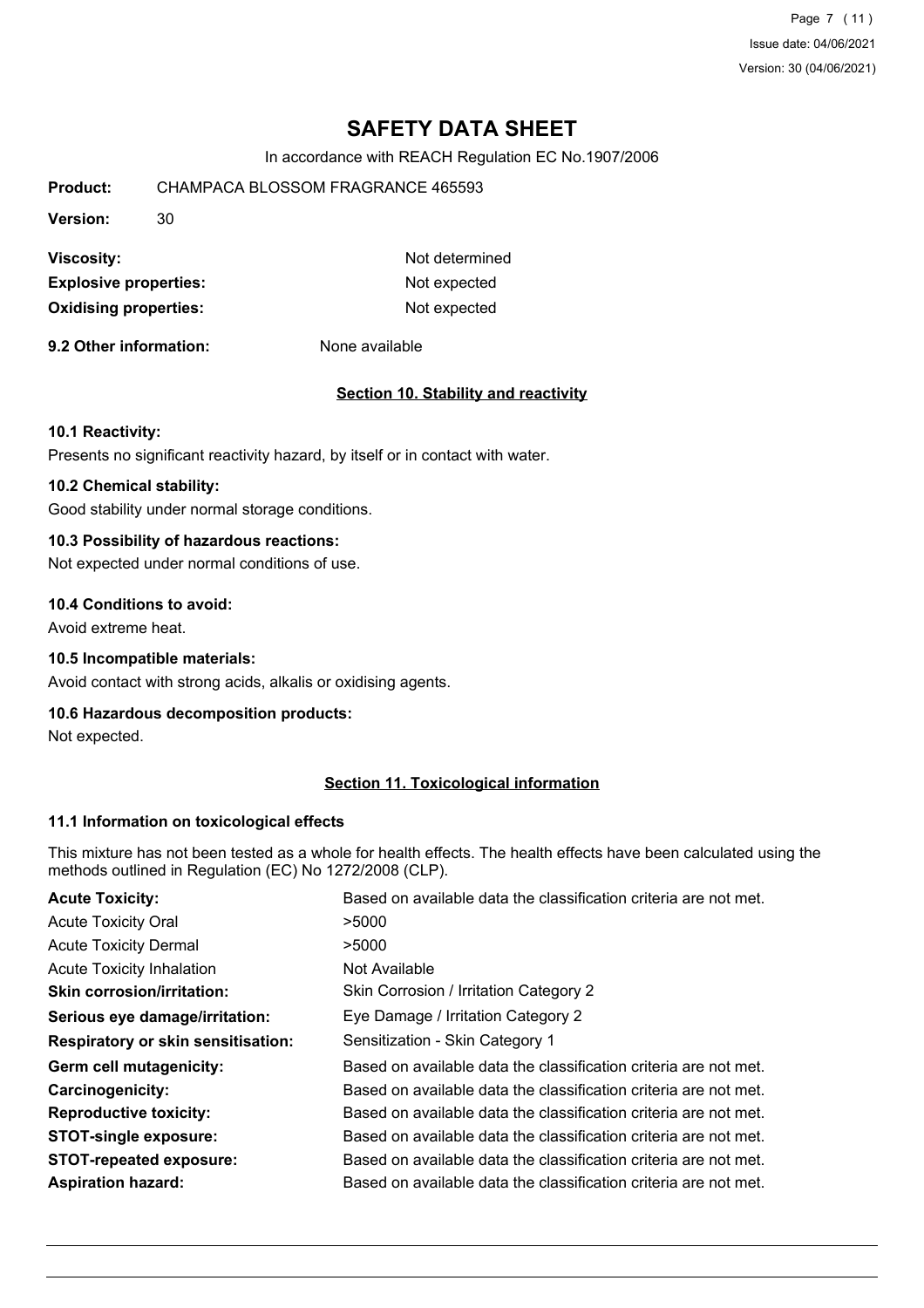Page 8 (11) Issue date: 04/06/2021 Version: 30 (04/06/2021)

# **SAFETY DATA SHEET**

In accordance with REACH Regulation EC No.1907/2006

**Product:** CHAMPACA BLOSSOM FRAGRANCE 465593

**Version:** 30

#### **Information about hazardous ingredients in the mixture**

| Ingredient                          | <b>CAS</b>  | <b>EC</b>         | LD50/ATE Oral | LD50/ATE<br><b>Dermal</b> | LC50/ATE<br><b>Inhalation</b> | <b>LC50</b><br>Route    |
|-------------------------------------|-------------|-------------------|---------------|---------------------------|-------------------------------|-------------------------|
| <b>IINDOLE</b>                      | 120-72-9    | $ 204 - 420 - 7$  | 1000          | 790                       | Not available                 | lNot<br>lavailable      |
| <b>IPHENETHYL</b><br><b>ALCOHOL</b> | $ 60-12-8 $ | $ 200 - 456 - 2 $ | 1610          | 2500                      | Not available                 | <b>Not</b><br>available |

Refer to Sections 2 and 3 for additional information.

#### **Section 12. Ecological information**

#### **12.1 Toxicity:**

Toxic to aquatic life with long lasting effects.

| 12.2 Persistence and degradability:                                      | Not available |  |  |  |  |
|--------------------------------------------------------------------------|---------------|--|--|--|--|
| 12.3 Bioaccumulative potential:                                          | Not available |  |  |  |  |
| <b>12.4 Mobility in soil:</b>                                            | Not available |  |  |  |  |
| 12.5 Results of PBT and vPvB assessment:                                 |               |  |  |  |  |
| This substance does not meet the PBT/vPvB criteria of REACH, annex XIII. |               |  |  |  |  |

**12.6 Other adverse effects:** Not available

#### **Section 13. Disposal considerations**

#### **13.1 Waste treatment methods:**

Dispose of in accordance with local regulations. Avoid disposing into drainage systems and into the environment. Empty containers should be taken to an approved waste handling site for recycling or disposal.

#### **Section 14. Transport information**

| 14.1 UN number:                    | UN3082                                                                                                                                                               |
|------------------------------------|----------------------------------------------------------------------------------------------------------------------------------------------------------------------|
| 14.2 UN Proper Shipping Name:      | ENVIRONMENTALLY HAZARDOUS SUBSTANCE, LIQUID, N.O.S.<br>(TETRAMETHYL ACETYLOCTAHYDRONAPHTHALENES, 1,3,4,6,7,8-<br>HEXAHYDRO-4,6,6,7,8,8-HEXAMETHYLINDENO[5,6-C]PYRAN) |
| 14.3 Transport hazard class(es):   | 9                                                                                                                                                                    |
| <b>Sub Risk:</b>                   |                                                                                                                                                                      |
| 14.4. Packing Group:               | Ш                                                                                                                                                                    |
| <b>14.5 Environmental hazards:</b> | This is an environmentally hazardous substance.                                                                                                                      |
| 14.6 Special precautions for user: | None additional                                                                                                                                                      |
|                                    | 14.7 Transport in bulk according to Annex II of MARPOL73/78 and the IBC Code:                                                                                        |
| Not applicable                     |                                                                                                                                                                      |

#### **Section 15. Regulatory information**

**15.1 Safety, health and environmental regulations/legislation specific for the substance or mixture** None additional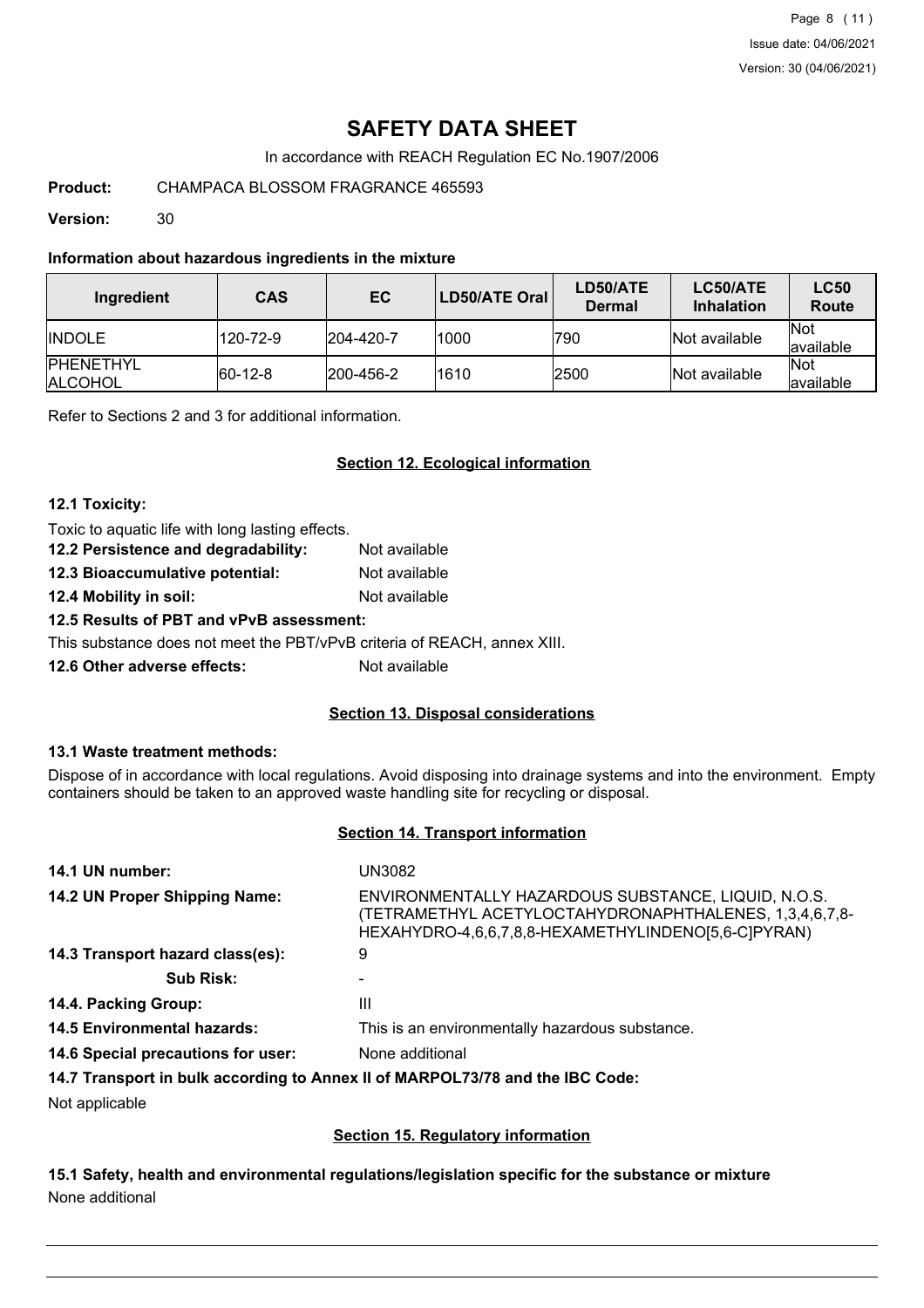Page 9 (11) Issue date: 04/06/2021 Version: 30 (04/06/2021)

# **SAFETY DATA SHEET**

In accordance with REACH Regulation EC No.1907/2006

**Product:** CHAMPACA BLOSSOM FRAGRANCE 465593

**Version:** 30

### **15.2 Chemical Safety Assessment**

A Chemical Safety Assessment has not been carried out for this product.

#### **Section 16. Other information**

| <b>Concentration % Limits:</b>  | EH C2=20.67% EH C3=2.06% SCI 2=53.77% EDI 2=22.89% EDI 2A=22.<br>89% SS 1=3.48% |
|---------------------------------|---------------------------------------------------------------------------------|
| <b>Total Fractional Values:</b> | EH C2=4.84 EH C3=48.64 SCI 2=1.86 EDI 2=4.37 EDI 2A=4.37 SS 1=28.               |
| Key to revisions:               |                                                                                 |

Classification under Regulation (EC) No 1272/2008 Concentration % Limits Product identifier SECTION 3: Composition/information on ingredients Total Fractional Values

### **Key to abbreviations:**

| Abbreviation      | <b>Meaning</b>                                                     |
|-------------------|--------------------------------------------------------------------|
| AH <sub>1</sub>   | <b>Aspiration Hazard Category 1</b>                                |
| ATD <sub>3</sub>  | Acute Toxicity - Dermal Category 3                                 |
| ATD <sub>4</sub>  | Acute Toxicity - Dermal Category 4                                 |
| ATI <sub>4</sub>  | Acute Toxicity - Inhalation Category 4                             |
| ATO 4             | Acute Toxicity - Oral Category 4                                   |
| EDI <sub>1</sub>  | Eye Damage / Irritation Category 1                                 |
| EDI <sub>2</sub>  | Eye Damage / Irritation Category 2                                 |
| EH A1             | Hazardous to the Aquatic Environment - Acute Hazard Category 1     |
| EH <sub>C1</sub>  | Hazardous to the Aquatic Environment - Long-term Hazard Category 1 |
| EH <sub>C2</sub>  | Hazardous to the Aquatic Environment - Long-term Hazard Category 2 |
| EH C <sub>3</sub> | Hazardous to the Aquatic Environment - Long-term Hazard Category 3 |
| FL <sub>3</sub>   | Flammable Liquid, Hazard Category 3                                |
| H226              | Flammable liquid and vapour.                                       |
| H302              | Harmful if swallowed.                                              |
| H304              | May be fatal if swallowed and enters airways.                      |
| H311              | Toxic in contact with skin.                                        |
| H312              | Harmful in contact with skin.                                      |
| H315              | Causes skin irritation.                                            |
| H317              | May cause an allergic skin reaction.                               |
| H318              | Causes serious eye damage.                                         |
| H319              | Causes serious eye irritation.                                     |
| H332              | Harmful if inhaled.                                                |
| H335              | May cause respiratory irritation.                                  |
| H361              | Suspected of damaging fertility or the unborn child.               |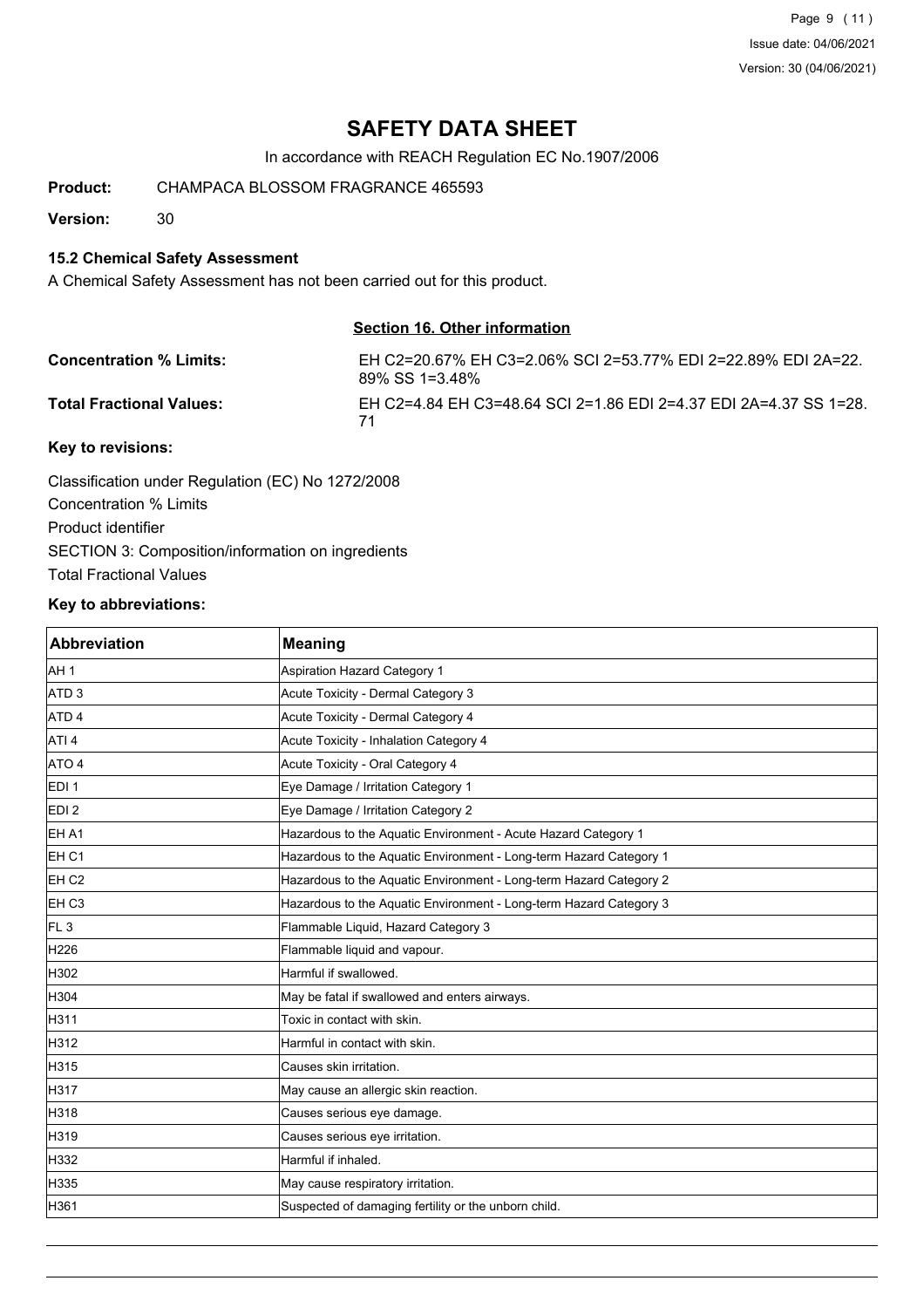Page 10 (11) Issue date: 04/06/2021 Version: 30 (04/06/2021)

# **SAFETY DATA SHEET**

In accordance with REACH Regulation EC No.1907/2006

## **Product:** CHAMPACA BLOSSOM FRAGRANCE 465593

#### **Version:** 30

| H400             | Very toxic to aquatic life.                                                                                                        |
|------------------|------------------------------------------------------------------------------------------------------------------------------------|
| H410             | Very toxic to aquatic life with long lasting effects.                                                                              |
| H411             | Toxic to aquatic life with long lasting effects.                                                                                   |
| H412             | Harmful to aquatic life with long lasting effects.                                                                                 |
| P202             | Do not handle until all safety precautions have been read and understood.                                                          |
| P210             | Keep away from heat, sparks, open flames and hot surfaces. - No smoking.                                                           |
| P233             | Keep container tightly closed.                                                                                                     |
| P240             | Ground/bond container and receiving equipment.                                                                                     |
| P241             | Use explosion-proof electrical, ventilating and lighting equipment.                                                                |
| P242             | Use only non-sparking tools.                                                                                                       |
| P243             | Take precautionary measures against static discharge.                                                                              |
| P261             | Avoid breathing vapour or dust.                                                                                                    |
| P <sub>264</sub> | Wash hands and other contacted skin thoroughly after handling.                                                                     |
| P270             | Do not eat, drink or smoke when using this product.                                                                                |
| P271             | Use only outdoors or in a well-ventilated area.                                                                                    |
| P272             | Contaminated work clothing should not be allowed out of the workplace.                                                             |
| P273             | Avoid release to the environment.                                                                                                  |
| P280             | Wear protective gloves/eye protection/face protection.                                                                             |
| P301/310         | IF SWALLOWED: Immediately call a POISON CENTER or doctor/physician.                                                                |
| P301/312         | IF SWALLOWED: call a POISON CENTER or doctor/physician if you feel unwell.                                                         |
| P302/352         | IF ON SKIN: Wash with plenty of soap and water.                                                                                    |
| P303/361/353     | IF ON SKIN (or hair): Remove/take off immediately all contaminated clothing. Rinse skin with water/shower.                         |
| P304/340         | IF INHALED: Remove victim to fresh air and keep at rest in a position comfortable for breathing.                                   |
| P305/351/338     | IF IN EYES: Rinse cautiously with water for several minutes. Remove contact lenses, if present and easy to<br>do. Continue rinsing |
| P308/313         | IF exposed or concerned: Get medical advice/attention.                                                                             |
| P310             | Immediately call a POISON CENTER or doctor/physician.                                                                              |
| P312             | Call a POISON CENTRE or doctor/physician if you feel unwell.                                                                       |
| P330             | Rinse mouth.                                                                                                                       |
| P331             | Do not induce vomiting.                                                                                                            |
| P333/313         | If skin irritation or rash occurs: Get medical advice/attention.                                                                   |
| P337/313         | If eye irritation persists: Get medical advice/attention.                                                                          |
| P361             | Remove/Take off immediately all contaminated clothing.                                                                             |
| P362             | Take off contaminated clothing and wash before reuse.                                                                              |
| P363             | Wash contaminated clothing before reuse.                                                                                           |
| P370/378         | In case of fire: Use carbon dioxide, dry chemical, foam for extinction.                                                            |
| P391             | Collect spillage.                                                                                                                  |
| P403/233         | Store in a well-ventilated place. Keep container tightly closed.                                                                   |
| P403/235         | Store in a well-ventilated place. Keep cool.                                                                                       |
| P405             | Store locked up.                                                                                                                   |
| P501             | Dispose of contents/container to approved disposal site, in accordance with local regulations.                                     |
| REP <sub>2</sub> | Toxic to Reproduction Category 2                                                                                                   |